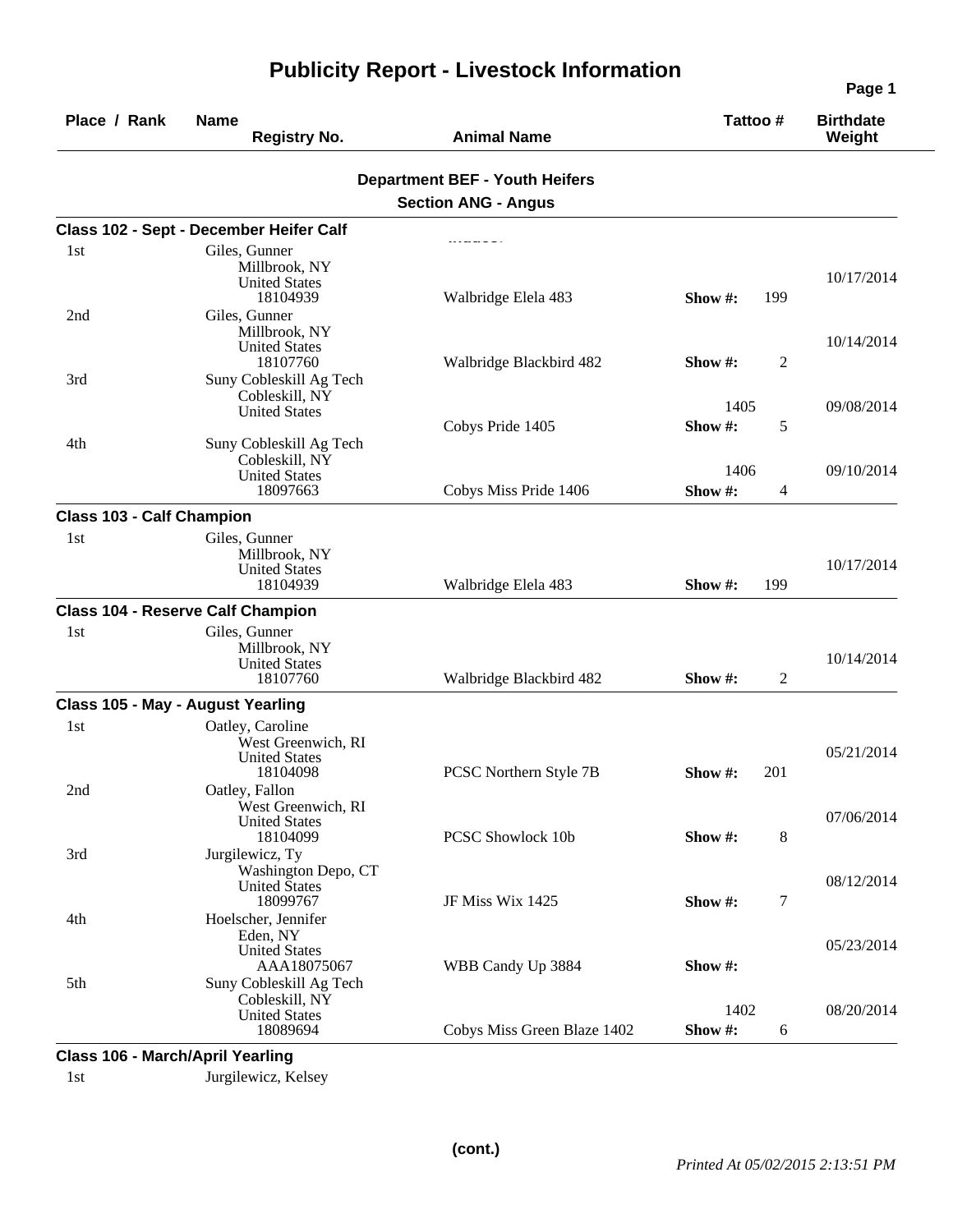## **Publicity Report - Livestock Information**

| Place / Rank | <b>Name</b><br><b>Registry No.</b>                                                                        | <b>Animal Name</b>          | Tattoo#                     | <b>Birthdate</b><br>Weight |
|--------------|-----------------------------------------------------------------------------------------------------------|-----------------------------|-----------------------------|----------------------------|
|              | <b>Class 106 - March/April Yearling</b>                                                                   | Group - - (cont.)           |                             |                            |
| 2nd          | Norfolk, CT<br><b>United States</b><br>17877135<br>LaRochelle, Iris                                       | JF Blackbird 1420           | Show #:<br>12               | 04/06/2014                 |
|              | Webster, NH<br><b>United States</b><br>17844580                                                           | <b>INL 564B Azalea</b>      | Show $#$ :<br>11            | 04/20/2014                 |
|              | <b>Class 107 - Summer Champion</b>                                                                        |                             |                             |                            |
| 1st<br>2nd   | Jurgilewicz, Kelsey<br>Norfolk, CT<br><b>United States</b><br>17877135<br>LaRochelle, Iris<br>Webster, NH | JF Blackbird 1420           | 12<br>Show $#$ :            | 04/06/2014                 |
|              | <b>United States</b><br>17844580                                                                          | INL 564B Azalea             | Show #:<br>11               | 04/20/2014                 |
|              | <b>Class 108 - Spring Champion</b>                                                                        |                             |                             |                            |
| 1st<br>2nd   | Oatley, Caroline<br>West Greenwich, RI<br><b>United States</b><br>18104098<br>Oatley, Fallon              | PCSC Northern Style 7B      | 201<br>Show $#$ :           | 05/21/2014                 |
|              | West Greenwich, RI<br><b>United States</b><br>18104099                                                    | PCSC Showlock 10b           | 8<br>Show #:                | 07/06/2014                 |
|              | <b>Class 109 - January/February Yearling</b>                                                              |                             |                             |                            |
| 1st<br>2nd   | Burke, Brittani M<br>South Windsor, CT<br><b>United States</b><br>17924832<br>Clauss, Morgan              | Dameron Proven Queen 432    | 432<br>Show #:<br>17        | 02/03/2014                 |
| 3rd          | Lancaster, NH<br><b>United States</b><br>pending<br>Petow, Austin                                         | <b>PCSC Sas Factor</b>      | Show #:<br>756              | 01/21/2014                 |
| 4th          | Vernon, CT<br><b>United States</b><br>18051441<br>Rathbun, Annie                                          | Diamond B Pride Vicky 01B   | 01B<br>Show #:<br>18        | 01/17/2014                 |
| 5th          | Hebron, CT<br><b>United States</b><br>17892140<br>Berkheimer, Karli M                                     | Cherry Knoll Ark Pride 1413 | Show #:<br>16               | 02/13/2014                 |
|              | Mechanicsburg, PA<br><b>United States</b><br>17835904                                                     | WCC Mignonne B31            | <b>B31</b><br>Show #:<br>15 | 02/20/2014                 |
|              | Class 110 - September - December Yearling                                                                 |                             |                             |                            |
| 1st          | Deskus, Kayla<br>Putnam, CT<br><b>United States</b><br>17787116                                           | TBF Miss Elle               | A915<br>Show #:<br>21       | 09/15/2013                 |
| 2nd          | LaRochelle, Iris<br>Webster, NH<br><b>United States</b>                                                   |                             |                             | 09/13/2013                 |
| 3rd          | 17841073<br>King, Anna                                                                                    | INL 09A Quinella            | 22<br>Show $#$ :            |                            |

**Page 2**